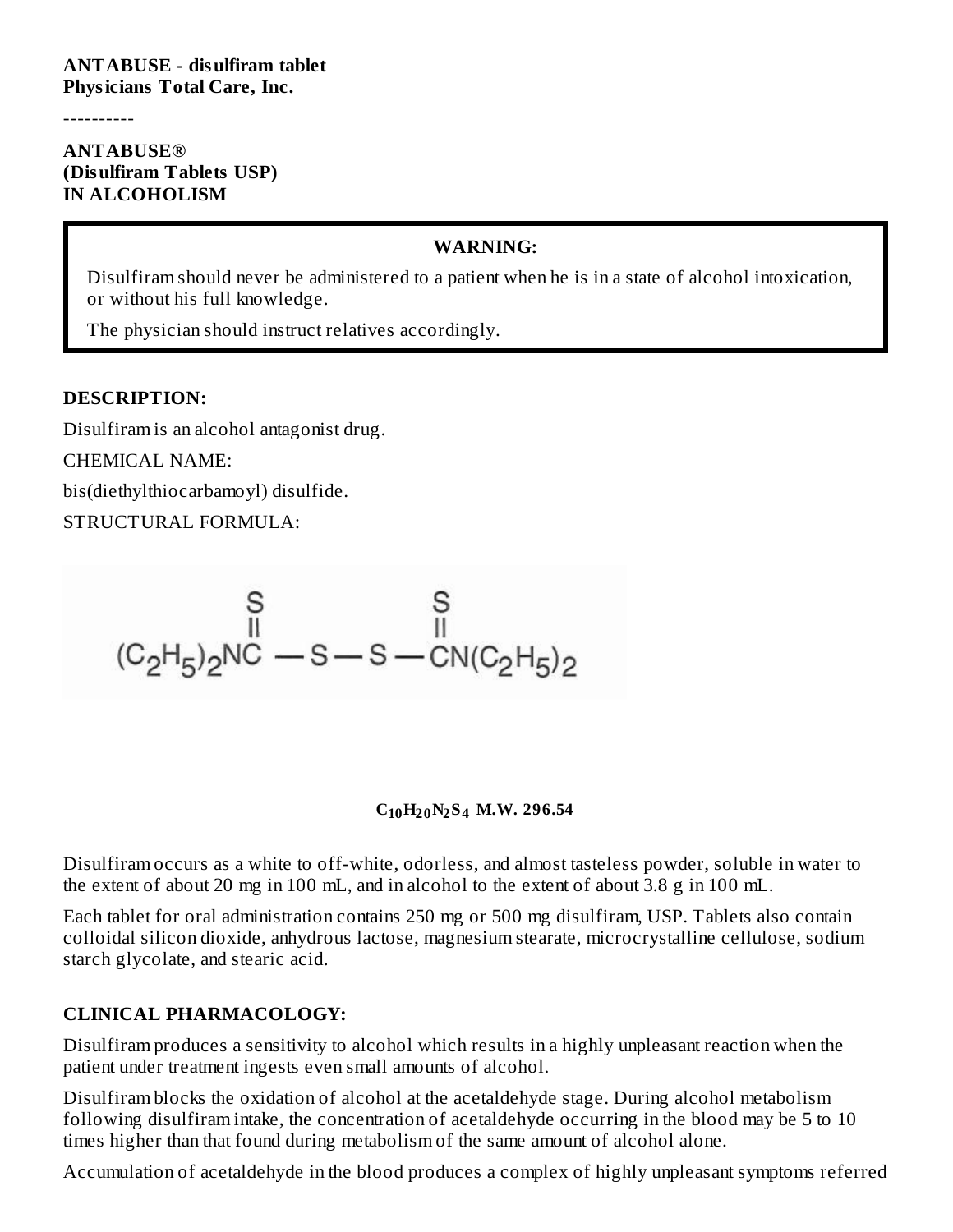to hereinafter as the disulfiram-alcohol reaction. This reaction, which is proportional to the dosage of both disulfiram and alcohol, will persist as long as alcohol is being metabolized. Disulfiram does not appear to influence the rate of alcohol elimination from the body.

Disulfiram is absorbed slowly from the gastrointestinal tract and is eliminated slowly from the body. One (or even two) weeks after a patient has taken his last dose of disulfiram, ingestion of alcohol may produce unpleasant symptoms.

Prolonged administration of disulfiram does not produce tolerance; the longer a patient remains on therapy, the more exquisitely sensitive he becomes to alcohol.

### **INDICATIONS AND USAGE:**

Disulfiram is an aid in the management of selected chronic alcohol patients who want to remain in a state of enforced sobriety so that supportive and psychotherapeutic treatment may be applied to best advantage.

Disulfiram is not a cure for alcoholism. When used alone, without proper motivation and supportive therapy, it is unlikely that it will have any substantive effect on the drinking pattern of the chronic alcoholic.

### **CONTRAINDICATIONS:**

Patients who are receiving or have recently received metronidazole, paraldehyde, alcohol, or alcoholcontaining preparations, e.g., cough syrups, tonics and the like, should not be given disulfiram.

Disulfiram is contraindicated in the presence of severe myocardial disease or coronary occlusion, psychoses, and hypersensitivity to disulfiram or to other thiuram derivatives used in pesticides and rubber vulcanization.

#### **WARNINGS:**

Disulfiram should *never* be administered to a patient when he is in a state of alcohol intoxication, or without his full knowledge.

The physician should instruct relatives accordingly.

The patient must be fully informed of the disulfiram-alcohol reaction. He must be strongly cautioned against surreptitious drinking while taking the drug, and he must be fully aware of the possible consequences. He should be warned to avoid alcohol in disguised forms, i.e., in sauces, vinegars, cough mixtures, and even in aftershave lotions and back rubs. He should also be warned that reactions may occur with alcohol up to 14 days after ingesting disulfiram.

#### **The Disulfiram-Alcohol Reaction:**

Disulfiram plus alcohol, even small amounts, produce flushing, throbbing in head and neck, throbbing headache, respiratory difficulty, nausea, copious vomiting, sweating, thirst, chest pain, palpitation, dyspnea, hyperventilation, tachycardia, hypotension, syncope, marked uneasiness, weakness, vertigo, blurred vision, and confusion. In severe reactions there may be respiratory depression, cardiovascular collapse, arrhythmias, myocardial infarction, acute congestive heart failure, unconsciousness, convulsions, and death.

The intensity of the reaction varies with each individual, but is generally proportional to the amounts of disulfiram and alcohol ingested. Mild reactions may occur in the sensitive individual when the blood alcohol concentration is increased to as little as 5 to 10 mg per 100 mL. Symptoms are fully developed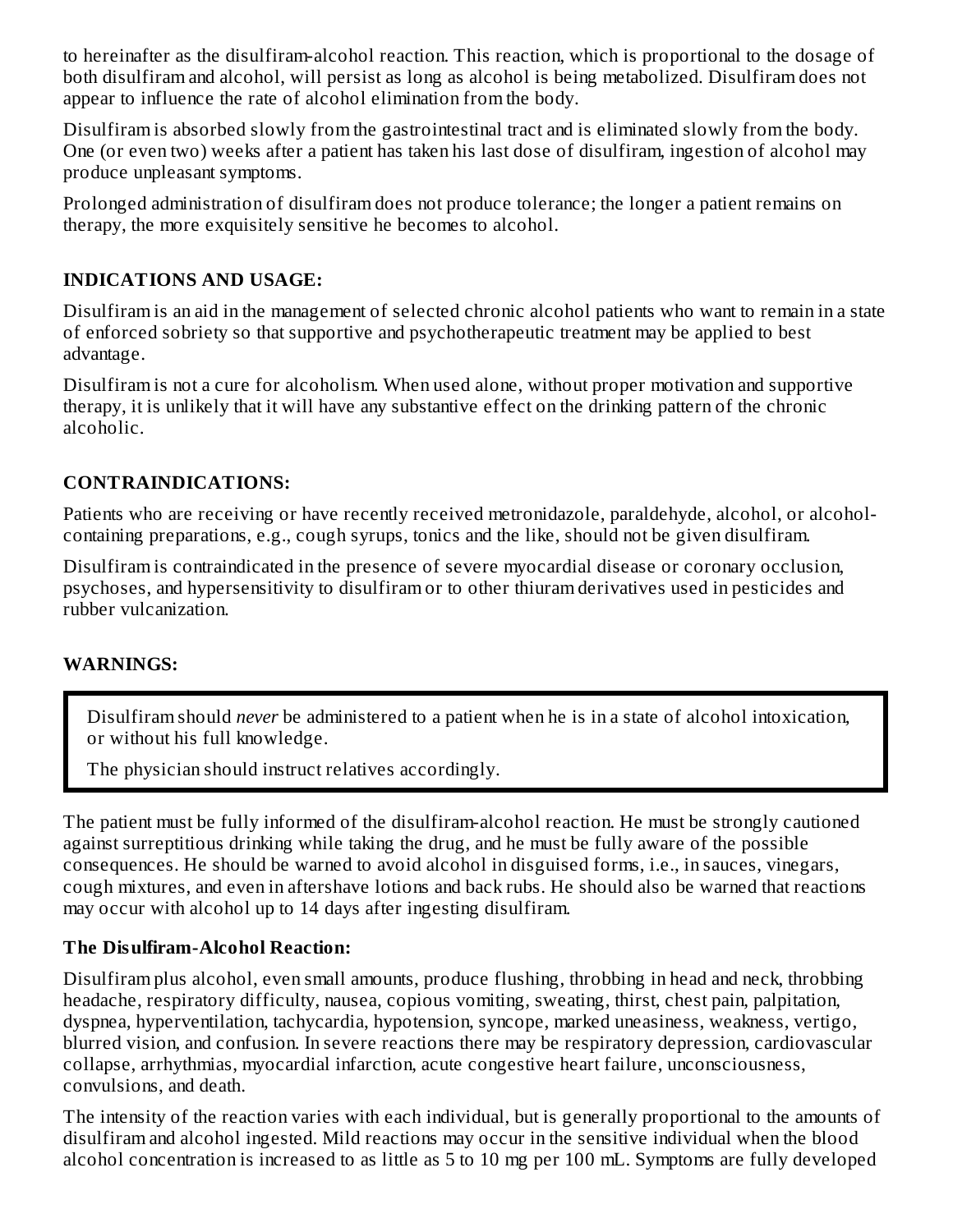at 50 mg per 100 mL, and unconsciousness usually results when the blood alcohol level reaches 125 to 150 mg.

The duration of the reaction varies from 30 to 60 minutes, to several hours in the more severe cases, or as long as there is alcohol in the blood.

#### **Concomitant Conditions:**

Because of the possibility of an accidental disulfiram-alcohol reaction, disulfiram should be used with extreme caution in patients with any of the following conditions: diabetes mellitus, hypothyroidism, epilepsy, cerebral damage, chronic and acute nephritis, hepatic cirrhosis or insufficiency.

## **PRECAUTIONS:**

Patients with a history of rubber contact dermatitis should be evaluated for hypersensitivity to thiuram derivatives before receiving disulfiram (see CONTRAINDICATIONS).

Alcoholism may accompany or be followed by dependence on narcotics or sedatives. Barbiturates and disulfiram have been administered concurrently without untoward effects; the possibility of initiating a new abuse should be considered.

Hepatic toxicity including hepatic failure resulting in transplantation or death have been reported. Severe and sometimes fatal hepatitis associated with disulfiram therapy may develop even after many months of therapy. Hepatic toxicity has occurred in patients with or without prior history of abnormal liver function. Patients should be advised to immediately notify their physician of any early symptoms of hepatitis, such as fatigue, weakness, malaise, anorexia, nausea, vomiting, jaundice, or dark urine.

Baseline and follow-up liver function tests (10-14 days) are suggested to detect any hepatic dysfunction that may result with disulfiram therapy. In addition, a complete blood count and serum chemistries, including liver function tests, should be monitored.

Patients taking disulfiram tablets should not be exposed to ethylene dibromide or its vapors. This precaution is based on preliminary results of animal research currently in progress that suggest a toxic interaction between inhaled ethylene dibromide and ingested disulfiram resulting in a higher incidence of tumors and mortality in rats. A correlation between this finding and humans, however, has not been demonstrated.

## **Drug Interactions:**

Disulfiram appears to decrease the rate at which certain drugs are metabolized and therefore may increase the blood levels and the possibility of clinical toxicity of drugs given concomitantly.

DISULFIRAM SHOULD BE USED WITH CAUTION IN THOSE PATIENTS RECEIVING PHENYTOIN AND ITS CONGENERS, SINCE THE CONCOMITANT ADMINISTRATION OF THESE TWO DRUGS CAN LEAD TO PHENYTOIN INTOXICATION. PRIOR TO ADMINISTERING DISULFIRAM TO A PATIENT ON PHENYTOIN THERAPY, A BASELINE PHENYTOIN SERUM LEVEL SHOULD BE OBTAINED. SUBSEQUENT TO INITIATION OF DISULFIRAM THERAPY, SERUM LEVELS OF PHENYTOIN SHOULD BE DETERMINED ON DIFFERENT DAYS FOR EVIDENCE OF AN INCREASE OR FOR A CONTINUING RISE IN LEVELS. INCREASED PHENYTOIN LEVELS SHOULD BE TREATED WITH APPROPRIATE DOSAGE ADJUSTMENT.

It may be necessary to adjust the dosage of oral anticoagulants upon beginning or stopping disulfiram, since disulfiram may prolong prothrombin time.

Patients taking isoniazid when disulfiram is given should be observed for the appearance of unsteady gait or marked changes in mental status, the disulfiram should be discontinued if such signs appear.

In rats, simultaneous ingestion of disulfiram and nitrite in the diet for 78 weeks has been reported to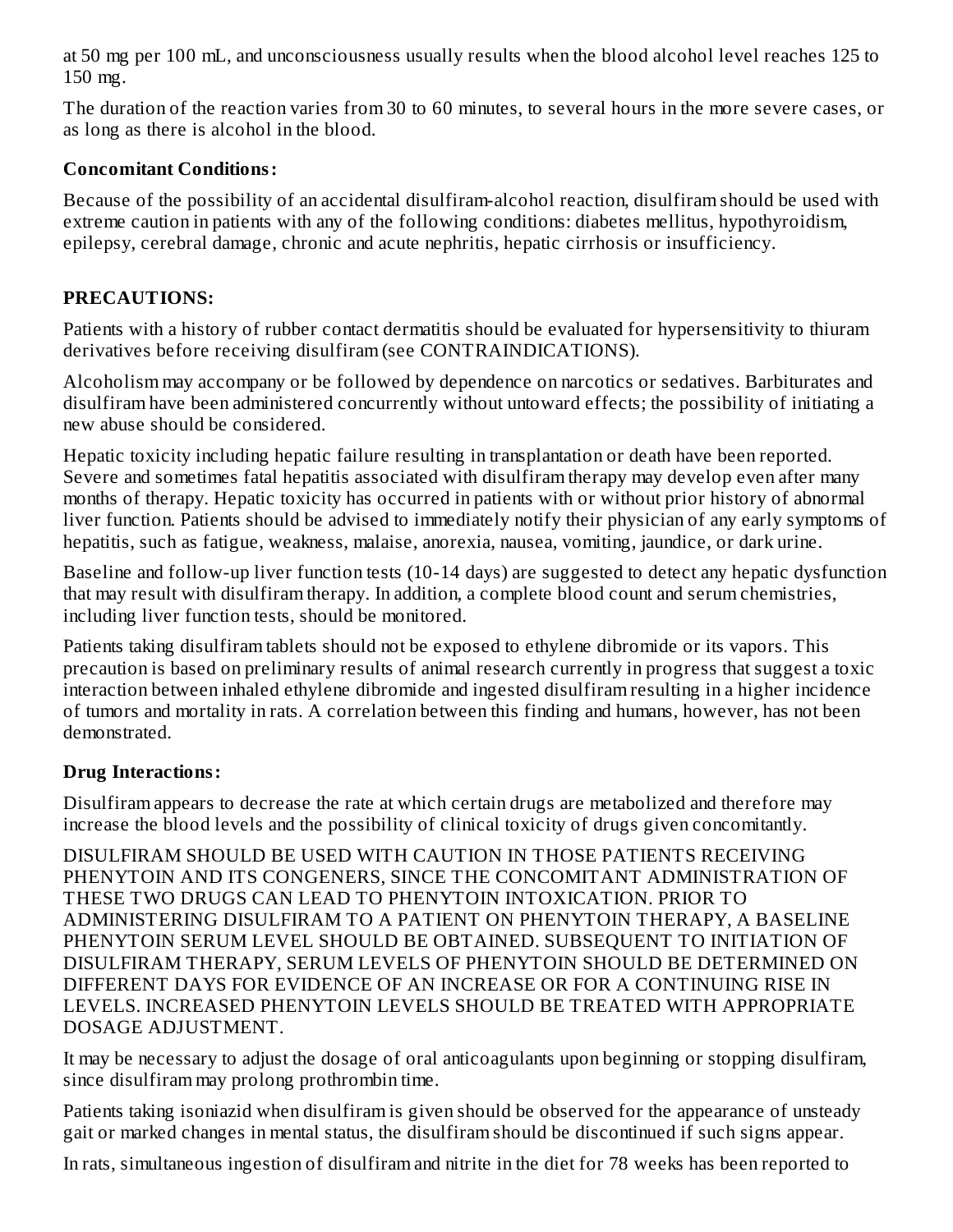cause tumors, and it has been suggested that disulfiram may react with nitrites in the rat stomach to form a nitrosamine, which is tumorigenic. Disulfiram alone in the rat's diet did not lead to such tumors. The relevance of this finding to humans is not known at this time.

### **Usage in Pregnancy:**

The safe use of this drug in pregnancy has not been established. Therefore, disulfiram should be used during pregnancy only when, in the judgement of the physician, the probable benefits outweigh the possible risks.

## **Pediatric Us e:**

Safety and effectiveness in pediatric patients have not been established.

## **Nursing Mothers:**

It is not known whether this drug is excreted in human milk. Since many drugs are so excreted, disulfiram should not be given to nursing mothers.

## **Geriatric Us e:**

A determination has not been made whether controlled clinical studies of disulfiram included sufficient numbers of subjects aged 65 and over to define a difference in response from younger subjects. Other reported clinical experience has not identified differences in responses between the elderly and younger patients. In general, dose selection for an elderly patient should be cautious, usually starting at the low end of the dosing range, reflecting the greater frequency of decreased hepatic, renal or cardiac function, and of concomitant disease or other drug therapy.

# **ADVERSE REACTIONS:**

(See CONTRAINDICATIONS, WARNINGS, and PRECAUTIONS.)

### OPTIC NEURITIS, PERIPHERAL NEURITIS, POLYNEURITIS, AND PERIPHERAL NEUROPATHY MAY OCCUR FOLLOWING ADMINISTRATION OF DISULFIRAM.

Multiple cases of hepatitis, including both cholestatic and fulminant hepatitis, as well as hepatic failure resulting in transplantation or death, have been reported with administration of disulfiram.

Occasional skin eruptions are, as a rule, readily controlled by concomitant administration of an antihistaminic drug.

In a small number of patients, a transient mild drowsiness, fatigability, impotence, headache, acneform eruptions, allergic dermatitis, or a metallic or garlic-like aftertaste may be experienced during the first two weeks of therapy. These complaints usually disappear spontaneously with the continuation of therapy, or with reduced dosage.

Psychotic reactions have been noted, attributable in most cases to high dosage, combined toxicity (with metronidazole or isoniazid), or to the unmasking of underlying psychoses in patients stressed by the withdrawal of alcohol.

# **OVERDOSAGE:**

No specific information is available on the treatment of overdosage with disulfiram. It is recommended that the physician contact the local Poison Control Center.

## **DOSAGE AND ADMINISTRATION:**

Disulfiram should never be administered until the patient has abstained from alcohol for at least 12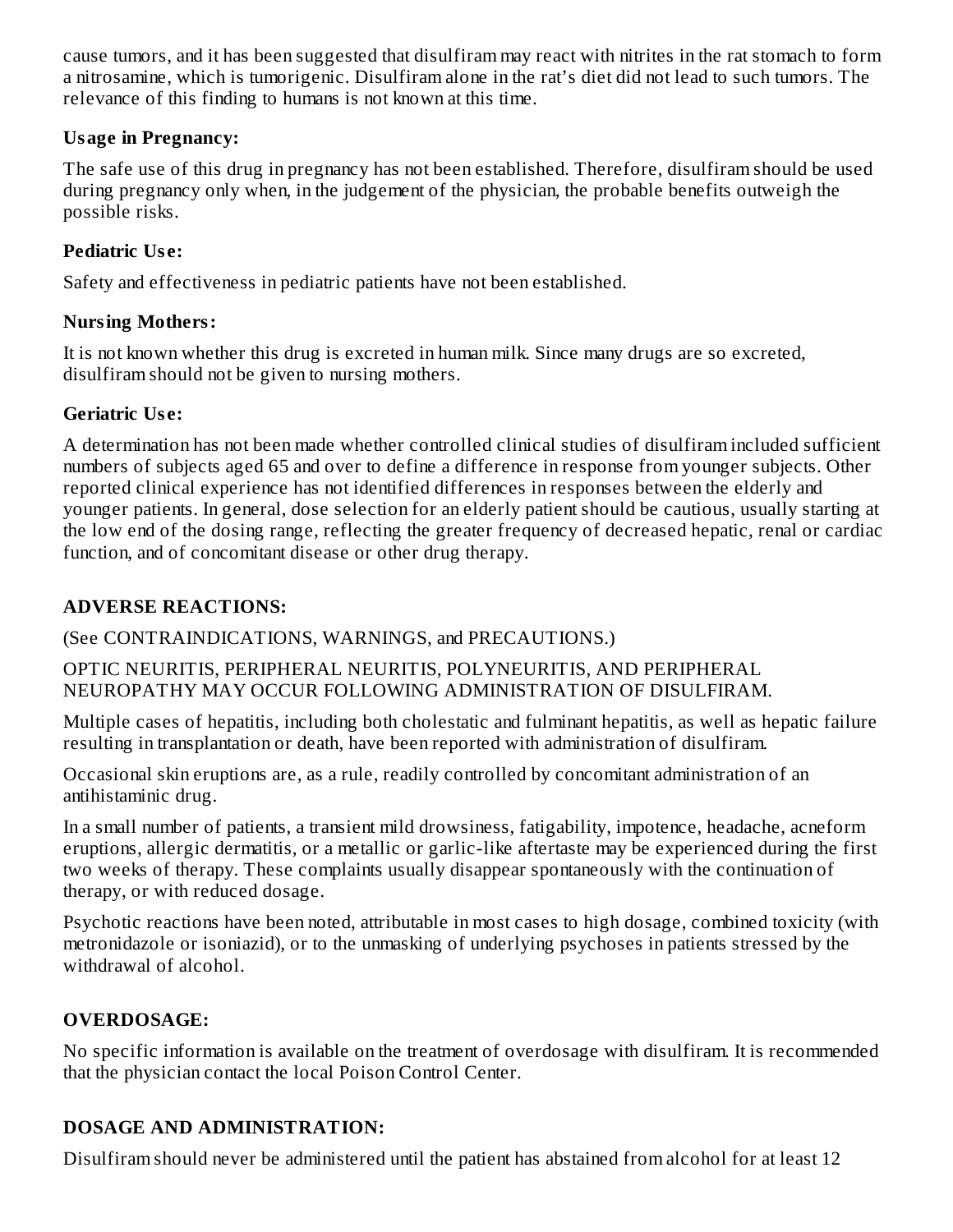hours.

## **Initial Dosage Schedule:**

In the first phase of treatment, a maximum of 500 mg daily is given in a single dose for one to two weeks. Although usually taken in the morning, disulfiram may be taken on retiring by patients who experience a sedative effect. Alternatively, to minimize, or eliminate, the sedative effect, dosage may be adjusted downward.

#### **Maintenance Regimen:**

The average maintenance dose is 250 mg daily (range, 125 to 500 mg), it should not exceed 500 mg daily.

**Note:** Occasionally patients, while seemingly on adequate maintenance doses of disulfiram, report that they are able to drink alcoholic beverages with impunity and without any symptomatology. All appearances to the contrary, such patients must be presumed to be disposing of their tablets in some manner without actually taking them. Until such patients have been observed reliably taking their daily disulfiram tablets (preferably crushed and well mixed with liquid), it cannot be concluded that disulfiram is ineffective.

### **Duration of Therapy:**

The daily, uninterrupted administration of disulfiram must be continued until the patient is fully recovered socially and a basis for permanent self-control is established. Depending on the individual patient, maintenance therapy may be required for months or even years.

## **Trial with Alcohol:**

During early experience with disulfiram, it was thought advisable for each patient to have at least one supervised alcohol-drug reaction. More recently, the test reaction has been largely abandoned. Furthermore, such a test reaction should never be administered to a patient over 50 years of age. A clear, detailed and convincing description of the reaction is felt to be sufficient in most cases.

However, where a test reaction is deemed necessary, the suggested procedure is as follows:

After the first one to two weeks' therapy with 500 mg daily, a drink of 15 mL (1/2 oz) of 100 proof whiskey, or equivalent, is taken slowly. This test dose of alcoholic beverage may be repeated once only, so that the total dose does not exceed 30 mL (1 oz) of whiskey. Once a reaction develops, no more alcohol should be consumed. Such tests should be carried out only when the patient is hospitalized, or comparable supervision and facilities, including oxygen, are available.

#### **Management of Disulfiram-Alcohol Reaction:**

In severe reactions, whether caused by an excessive test dose or by the patient's unsupervised ingestion of alcohol, supportive measures to restore blood pressure and treat shock should be instituted. Other recommendations include: oxygen, carbogen (95% oxygen and 5% carbon dioxide), vitamin C intravenously in massive doses (1 g) and ephedrine sulfate. Antihistamines have also been used intravenously. Potassium levels should be monitored, particularly in patients on digitalis, since hypokalemia has been reported.

## **HOW SUPPLIED:**

Disulfiram Tablets USP:

250 mg - White, round, unscored tablets, Debossed: OP 706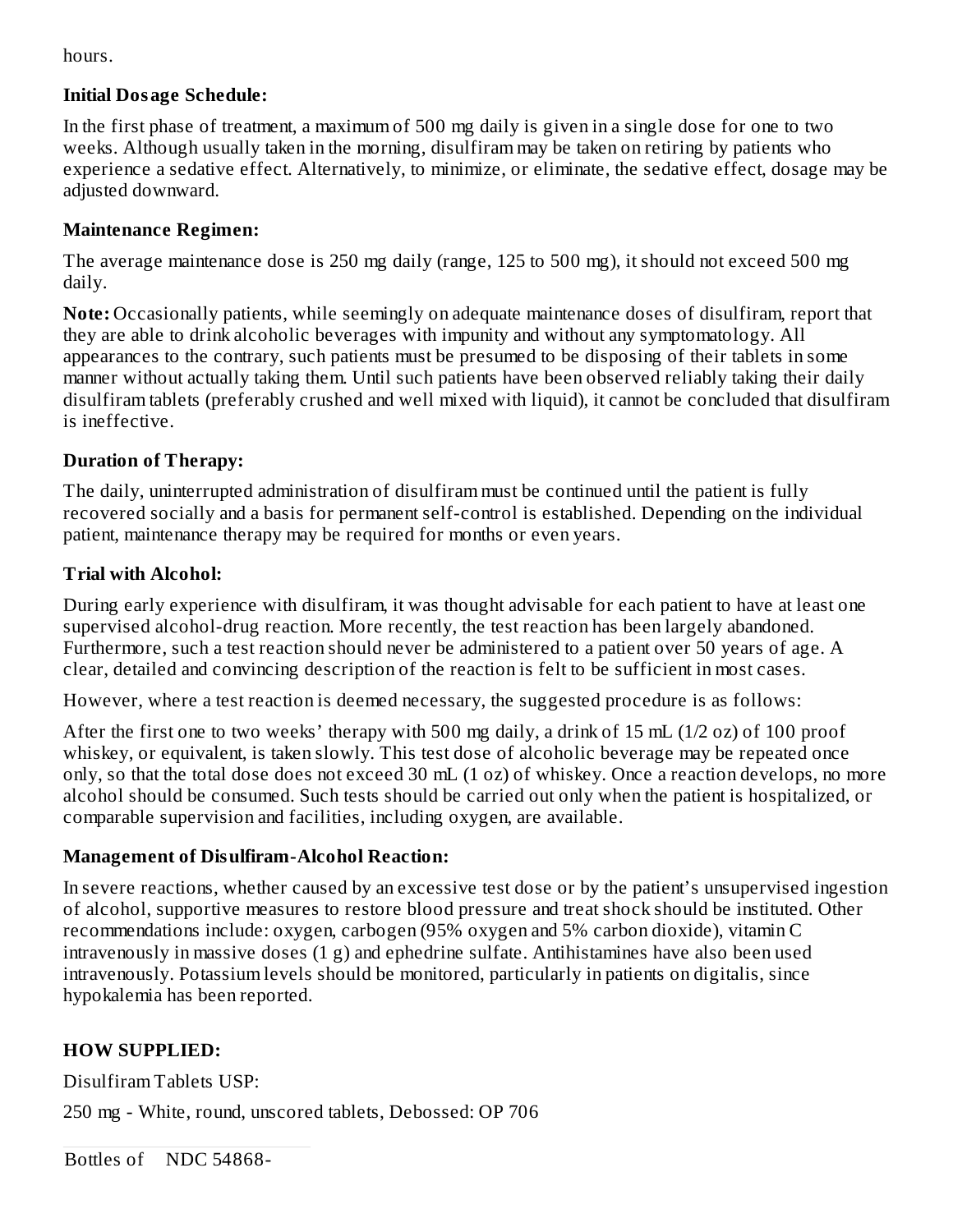10 5034-2 Bottles of NDC 54868- 30 5034-1 Bottles of NDC 54868- 100 5034-0

Dispense in a tight, light-resistant container as defined in the USP, with a child-resistant closure (as required).

Store at 20° to 25°C (68° to 77°F) [See USP Controlled Room Temperature].

KEEP THIS AND ALL MEDICATIONS OUT OF THE REACH OF CHILDREN.

Mfg. by PLIVA Krakow Pharmaceutical Company S.A.

Krakow, Poland for Duramed Pharmaceuticals, Inc.

Subsidiary of Barr Pharmaceuticals, L.L.C.

Pomona, New York 10970

Iss. 2/2010

11001624

#### **Relabeling and Repackaging by:**

Physicians Total Care, Inc. Tulsa, Oklahoma 74146

## **PRINCIPAL DISPLAY PANEL**



**Antabus e (Disulfiram Tablets, USP) 250 mg Label Text**

**Antabus e®** (Disulfiram Tablets, USP) **250 mg See Side Panel for Warnings**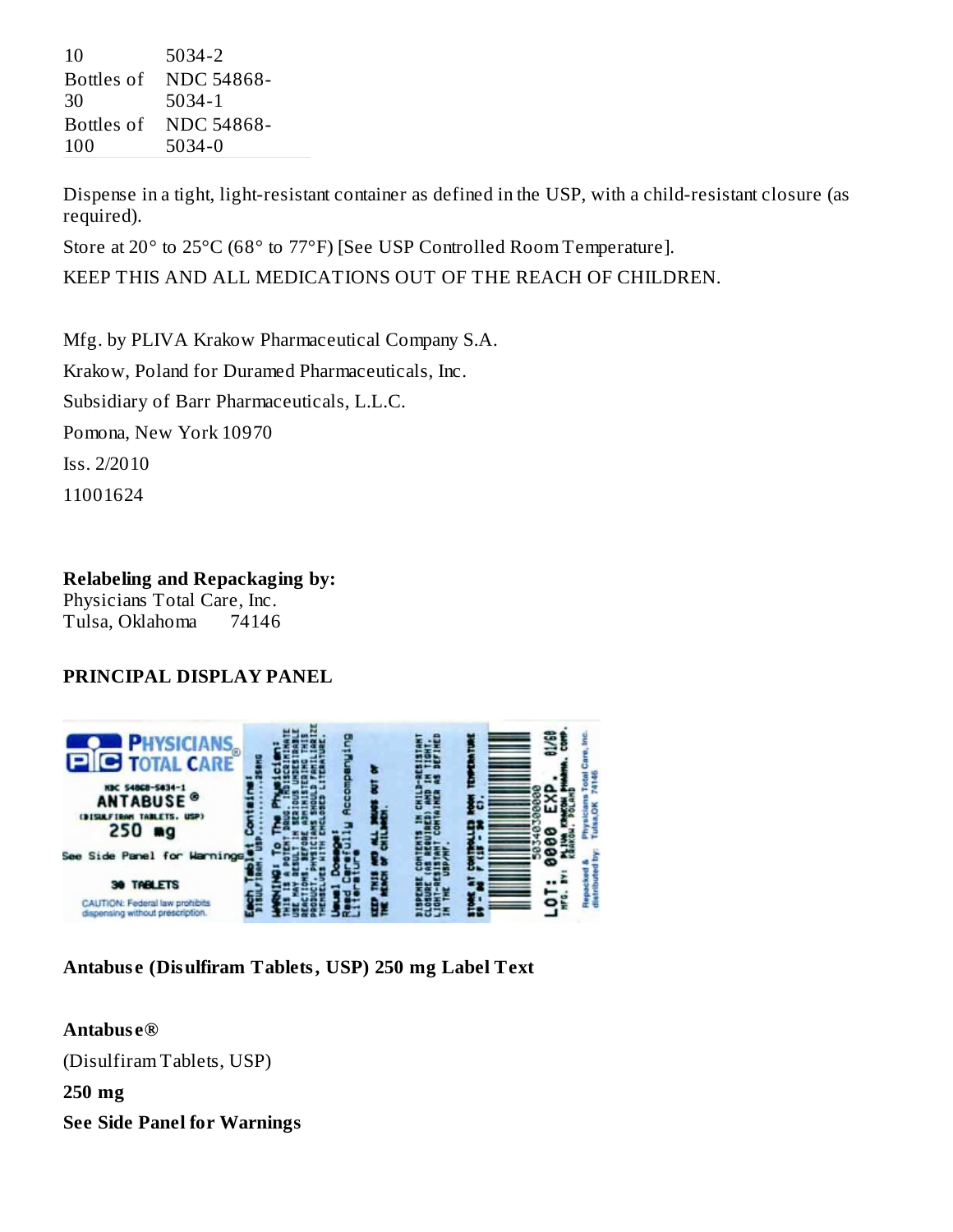| <b>ANTABUSE</b><br>disulfiram tablet                                  |                                                 |                     |                             |                                      |                           |                                                  |  |  |  |
|-----------------------------------------------------------------------|-------------------------------------------------|---------------------|-----------------------------|--------------------------------------|---------------------------|--------------------------------------------------|--|--|--|
|                                                                       |                                                 |                     |                             |                                      |                           |                                                  |  |  |  |
| <b>Product Information</b>                                            |                                                 |                     |                             |                                      |                           |                                                  |  |  |  |
| Product Type                                                          | HUMAN PRESCRIPTION DRUG                         |                     |                             |                                      |                           | Item Code (Source) NDC:54868-5034(NDC:51285-523) |  |  |  |
| <b>Route of Administration</b>                                        | ORAL                                            |                     |                             |                                      |                           |                                                  |  |  |  |
|                                                                       |                                                 |                     |                             |                                      |                           |                                                  |  |  |  |
| <b>Active Ingredient/Active Moiety</b>                                |                                                 |                     |                             |                                      |                           |                                                  |  |  |  |
| <b>Ingredient Name</b>                                                |                                                 |                     |                             | Strength<br><b>Basis of Strength</b> |                           |                                                  |  |  |  |
| DISULFIRAM (UNII: TR3MLJ1UAI) (DISULFIRAM - UNII:TR3MLJ1UAI)          |                                                 |                     |                             | <b>DISULFIRAM</b>                    | 250 mg                    |                                                  |  |  |  |
|                                                                       |                                                 |                     |                             |                                      |                           |                                                  |  |  |  |
| <b>Inactive Ingredients</b>                                           |                                                 |                     |                             |                                      |                           |                                                  |  |  |  |
|                                                                       |                                                 |                     |                             |                                      |                           | Strength                                         |  |  |  |
| <b>Ingredient Name</b><br><b>SILICON DIO XIDE (UNII: ETJ7Z6 XBU4)</b> |                                                 |                     |                             |                                      |                           |                                                  |  |  |  |
| ANHYDROUS LACTOSE (UNII: 3SY5LH9 PMK)                                 |                                                 |                     |                             |                                      |                           |                                                  |  |  |  |
| MAGNESIUM STEARATE (UNII: 70097M6I30)                                 |                                                 |                     |                             |                                      |                           |                                                  |  |  |  |
| CELLULOSE, MICRO CRYSTALLINE (UNII: OP1R32D61U)                       |                                                 |                     |                             |                                      |                           |                                                  |  |  |  |
| SODIUM STARCH GLYCOLATE TYPE A POTATO (UNII: 5856J3G2A2)              |                                                 |                     |                             |                                      |                           |                                                  |  |  |  |
| STEARIC ACID (UNII: 4ELV7Z65AP)                                       |                                                 |                     |                             |                                      |                           |                                                  |  |  |  |
| <b>Product Characteristics</b>                                        |                                                 |                     |                             |                                      |                           |                                                  |  |  |  |
| Color                                                                 | <b>WHITE</b>                                    | Score               |                             |                                      |                           | no score                                         |  |  |  |
| <b>Shape</b>                                                          | <b>ROUND</b>                                    | <b>Size</b>         |                             |                                      | 13mm                      |                                                  |  |  |  |
| Flavor                                                                |                                                 | <b>Imprint Code</b> |                             |                                      | OP;706                    |                                                  |  |  |  |
| <b>Contains</b>                                                       |                                                 |                     |                             |                                      |                           |                                                  |  |  |  |
|                                                                       |                                                 |                     |                             |                                      |                           |                                                  |  |  |  |
| Packaging                                                             |                                                 |                     |                             |                                      |                           |                                                  |  |  |  |
| <b>Item Code</b><br>#                                                 | <b>Package Description</b>                      |                     | <b>Marketing Start Date</b> |                                      | <b>Marketing End Date</b> |                                                  |  |  |  |
| 1 NDC:54868-5034-0                                                    | 100 in 1 BOTTLE                                 |                     |                             |                                      |                           |                                                  |  |  |  |
| 2 NDC:54868-5034-1                                                    | 30 in 1 BOTTLE                                  |                     |                             |                                      |                           |                                                  |  |  |  |
| 3 NDC:54868-5034-2                                                    | 10 in 1 BOTTLE                                  |                     |                             |                                      |                           |                                                  |  |  |  |
|                                                                       |                                                 |                     |                             |                                      |                           |                                                  |  |  |  |
| <b>Marketing Information</b>                                          |                                                 |                     |                             |                                      |                           |                                                  |  |  |  |
| <b>Marketing Category</b>                                             | <b>Application Number or Monograph Citation</b> |                     |                             | <b>Marketing Start Date</b>          |                           | <b>Marketing End Date</b>                        |  |  |  |
| <b>ANDA</b>                                                           | ANDA088482                                      |                     | 03/30/2004                  |                                      |                           |                                                  |  |  |  |
|                                                                       |                                                 |                     |                             |                                      |                           |                                                  |  |  |  |

Labeler - Physicians Total Care, Inc. (194123980)